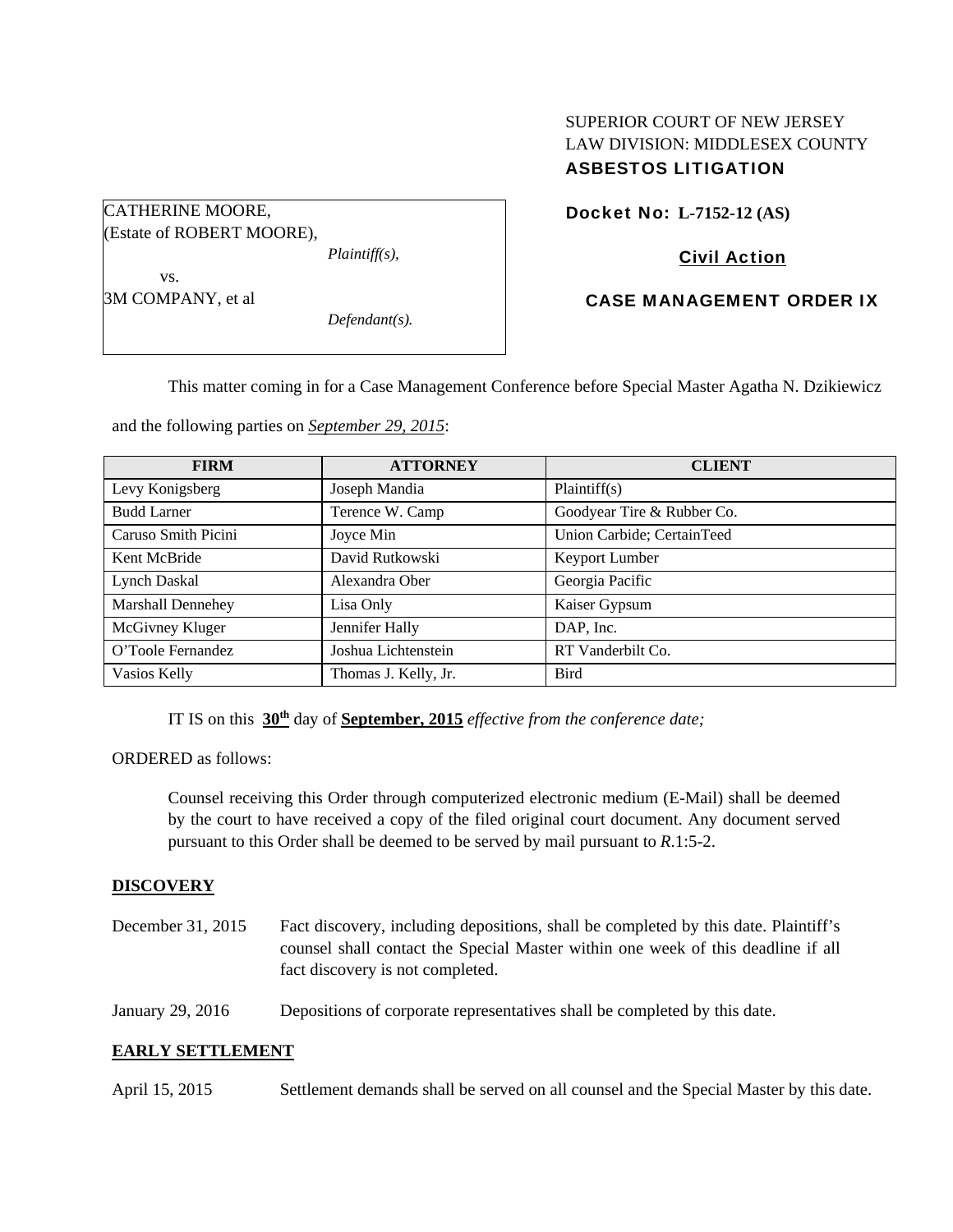## **SUMMARY JUDGMENT MOTION PRACTICE**

| February 19, 2016 | Plaintiff's counsel shall advise, in writing, of intent not to oppose motions by this date. |
|-------------------|---------------------------------------------------------------------------------------------|
| March 4, 2016     | Summary judgment motions shall be filed no later than this date.                            |
| April 1, 2016     | Last return date for summary judgment motions.                                              |

#### **MEDICAL DEFENSE**

- January 29, 2016 Plaintiff shall serve medical expert reports by this date.
- May 16, 2016 Defendants shall identify its medical experts and serve medical expert reports, if any, by this date. **In addition, defendants shall notify plaintiff's counsel (as well as all counsel of record) of a joinder in an expert medical defense by this date.**

#### **LIABILITY EXPERT REPORTS**

January 29, 2016 Plaintiff shall identify its liability experts and serve liability expert reports or a certified expert statement by this date or waive any opportunity to rely on liability expert testimony.

May 16, 2016 Defendants shall identify its liability experts and serve liability expert reports, if any, by this date or waive any opportunity to rely on liability expert testimony.

#### **ECONOMIST EXPERT REPORTS**

- January 29, 2016 Plaintiff shall identify its expert economists and serve expert economist report(s), if any, by this date or waive any opportunity to rely on economic expert testimony.
- May 16, 2016 Defendants shall identify its expert economists and serve expert economist report(s), if any, by this date or waive any opportunity to rely on economic expert testimony.

## **EXPERT DEPOSITIONS**

May 31, 2016 Expert depositions shall be completed by this date. To the extent that plaintiff and defendant generic experts have been deposed before, the parties seeking that deposition in this case must file an application before the Special Master and demonstrate the necessity for that deposition. To the extent possible, documents requested in a deposition notice directed to an expert shall be produced three days in advance of the expert deposition. The expert shall not be required to produce documents that are readily accessible in the public domain.

#### **PRE-TRIAL AND TRIAL**

March 16, 2016 The settlement conference previously scheduled on this date is **cancelled**.

\_\_\_\_\_\_\_\_\_\_\_\_\_\_\_\_\_\_\_\_\_\_\_\_\_\_\_\_\_\_\_\_\_\_\_\_\_\_\_\_\_\_\_\_\_\_\_\_\_\_\_\_\_\_\_\_\_\_\_\_\_\_\_\_\_\_\_\_\_\_\_\_\_\_\_\_\_\_\_\_\_\_\_\_\_\_\_\_\_\_\_\_\_\_\_\_\_\_\_\_\_\_\_\_\_\_\_\_\_\_